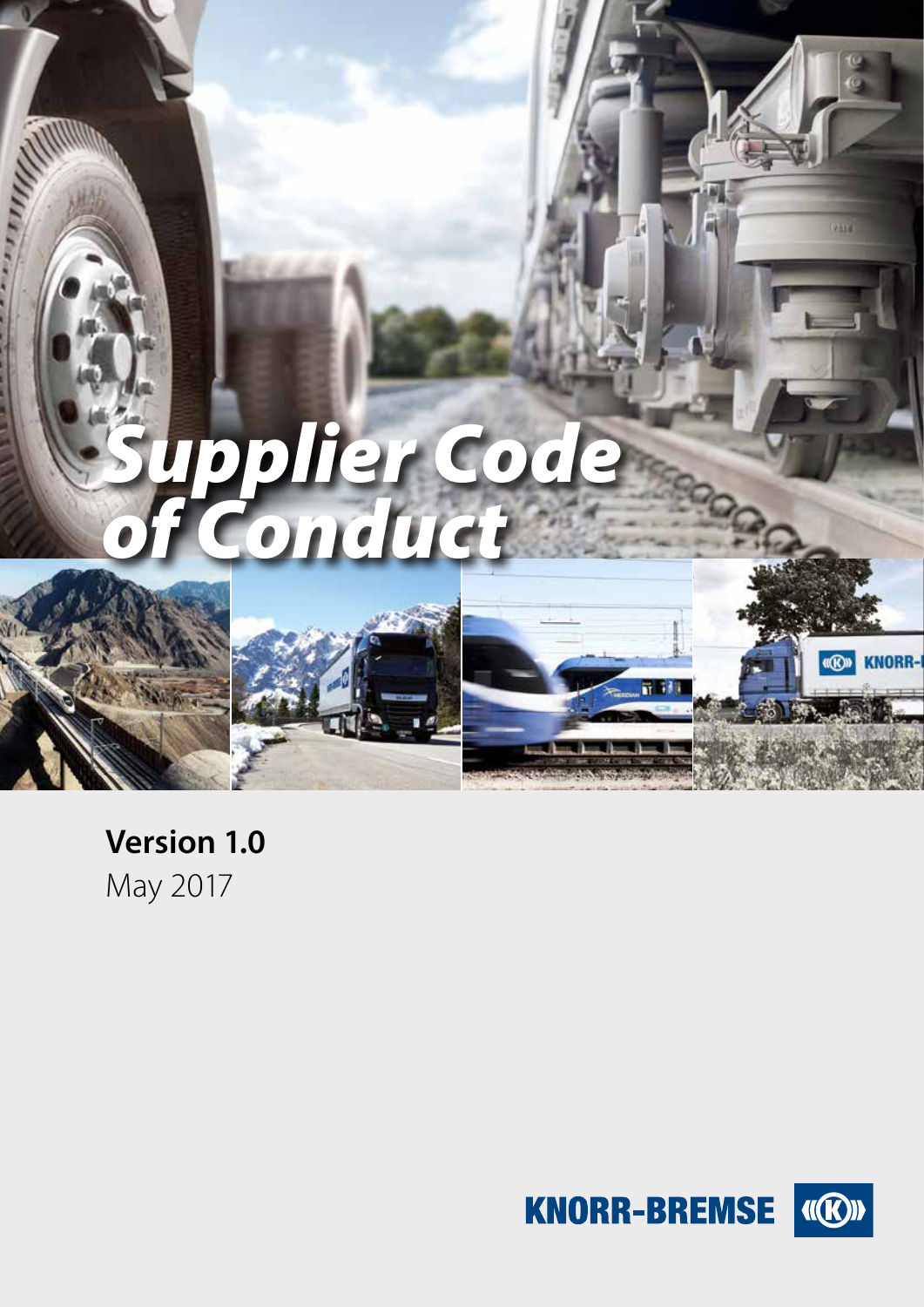Knorr-Bremse AG and all subsidiaries under its control (hereafter jointly "Knorr-Bremse") are committed to integrity and the principles of the UN Global Compact in all aspects of their business conduct with customers, suppliers, employees, competitors and other stakeholders. This Code contains mandatory requirements for all cooperative activities with Knorr-Bremse. Knorr-Bremse reserves the right to amend this Code of Conduct and expects appropriate amendments to be implemented by its business partners.

#### ADDRESSEES

"Suppliers" addressed by this Code include natural persons and legal entities – and their affiliated companies – which render supplies or services to Knorr-Bremse, for example suppliers, consultants, brokers, commercial agents, distributors, contractors, and other suppliers and intermediaries for goods and services.

## COMPLIANCE WITH THE CODE

Every Supplier is obliged to comply with the standards of this Code. The Code forms a fundamental part of any business relationship between Knorr-Bremse and the Supplier. Violations of the Code may result in termination of the business relationship or the assertion of other claims. The Supplier shall endeavor to ensure that its contractual partners also comply with the provisions of the Code.

## **1. Compliance with laws, rules and regulations**

Suppliers undertake to comply with all applicable laws, rules and regulations of the countries in which they conduct their business. Suppliers should maintain appropriate control systems within their business operations that prevent infringements of the law and enable their investigation.

# **2. Respect for and protection of human rights**

Suppliers are obliged to protect human rights and to treat every employee with fairness, dignity and respect. The rights of personality, dignity and privacy of the employees are to be respected. Every Supplier must take appropriate measures to avoid the use of raw materials in its products that directly or indirectly finance armed groups that violate human rights.

# **3. Compliance with labor rights**

Suppliers must respect the freedom of association, the right to collective bargaining and the principles of equal opportunities. In their recruitment and employment policies they must undertake not to discriminate against employees or subject them to reprisals on account of their gender, age, ethnic origin, nationality, color, disability, sexual orientation, religion, political convictions or similar reasons. All forms of physical or psychological violence against employees and sexual harassment must not be tolerated.

Suppliers must ensure that they do not make use of or profit from any type of child or forced labor. All national legislation and international agreements that specify a minimum age for employees must be complied with. The remuneration and working hours of the Suppliers´ employees must be fair and balanced and within the respective legal framework.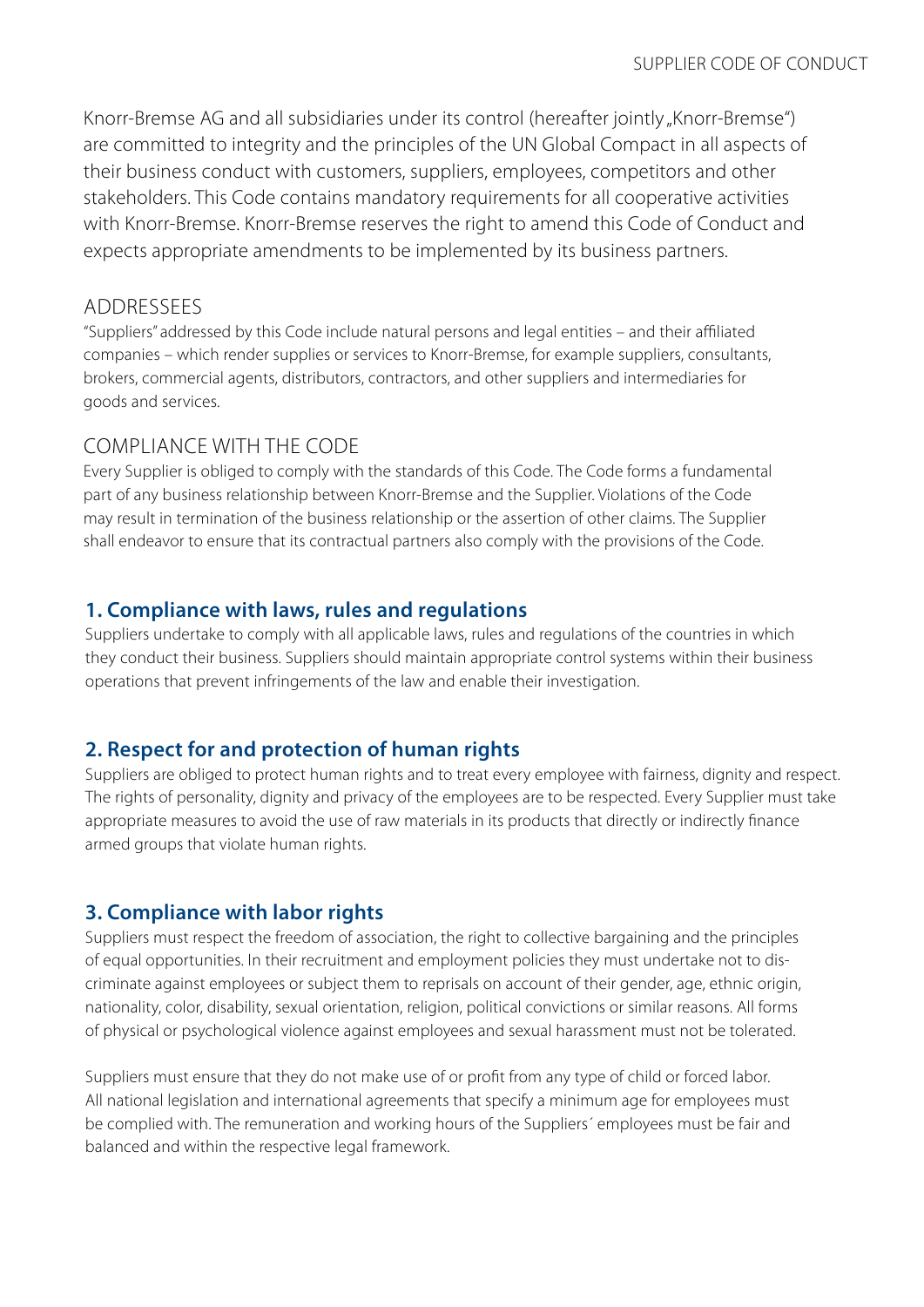The safety and health of employees in their workplaces must be ensured. A work environment must be provided that promotes accident prevention and minimizes health risks for employees. Suppliers must comply with the health and safety regulations of the country concerned and require employees to do so as well. Inasmuch as permitted by national law, Suppliers' employees must be allowed to form associations and stakeholder groups in order to represent their collective interests.

#### **4. Fair competition and anti-trust enforcement**

Suppliers are expected to adhere to the principle of fairness in competition and comply with applicable antitrust regulations. Suppliers must not enter into any unlawful agreements with Knorr-Bremse or competitors, and must not unduly distort or affect competition. Unfair price or bid rigging, market-sharing agreements or the abuse of a dominant position are not permitted.

#### **5. Combating corruption**

With regard to corruption and bribery, Knorr-Bremse pursues a zero-tolerance policy. Corruption is prohibited virtually worldwide by national laws and international conventions. The following shall apply irrespective of whether or not the relevant laws have been infringed.

Knorr-Bremse expects its Suppliers to ensure that no benefits are promised or granted to employees of Knorr-Bremse with the intention of obtaining a business advantage. In particular for consultants and intermediaries, the service provided and financial consideration received in return must always be balanced.

Conversely, the Supplier shall not, under any circumstances, demand offer or grant bribes, kickbacks or other illegal payments, employment to related parties, incentives, gifts, entertainment, favors or other benefits of value for the realization of business opportunities with Knorr-Bremse. Knorr-Bremse expects Suppliers not to tolerate any kind of unlawful contributions in dealing with officials and authorities. In the case of tendering, the laws and regulations on fair competition must be complied with.

#### **6. Money laundering**

Suppliers are obliged to comply with all statutory requirements aimed at preventing money laundering and must not participate in any form of money laundering activity.

#### **7. Preventing conflicts of interest**

Suppliers have to act transparently and with integrity in relation to their business activities. Any direct or indirect close relationship between Suppliers and Knorr-Bremse's employees that has an impact on business relations, or comparable cases, must be disclosed to Knorr-Bremse. The conflict of interest shall be disclosed before the start of negotiations or as soon as the conflict comes to light.

#### **8. Donations and sponsoring**

Donations and sponsoring are solely made on a voluntary basis and in accordance with applicable law. They are not to be used to obtain unlawful business advantages.